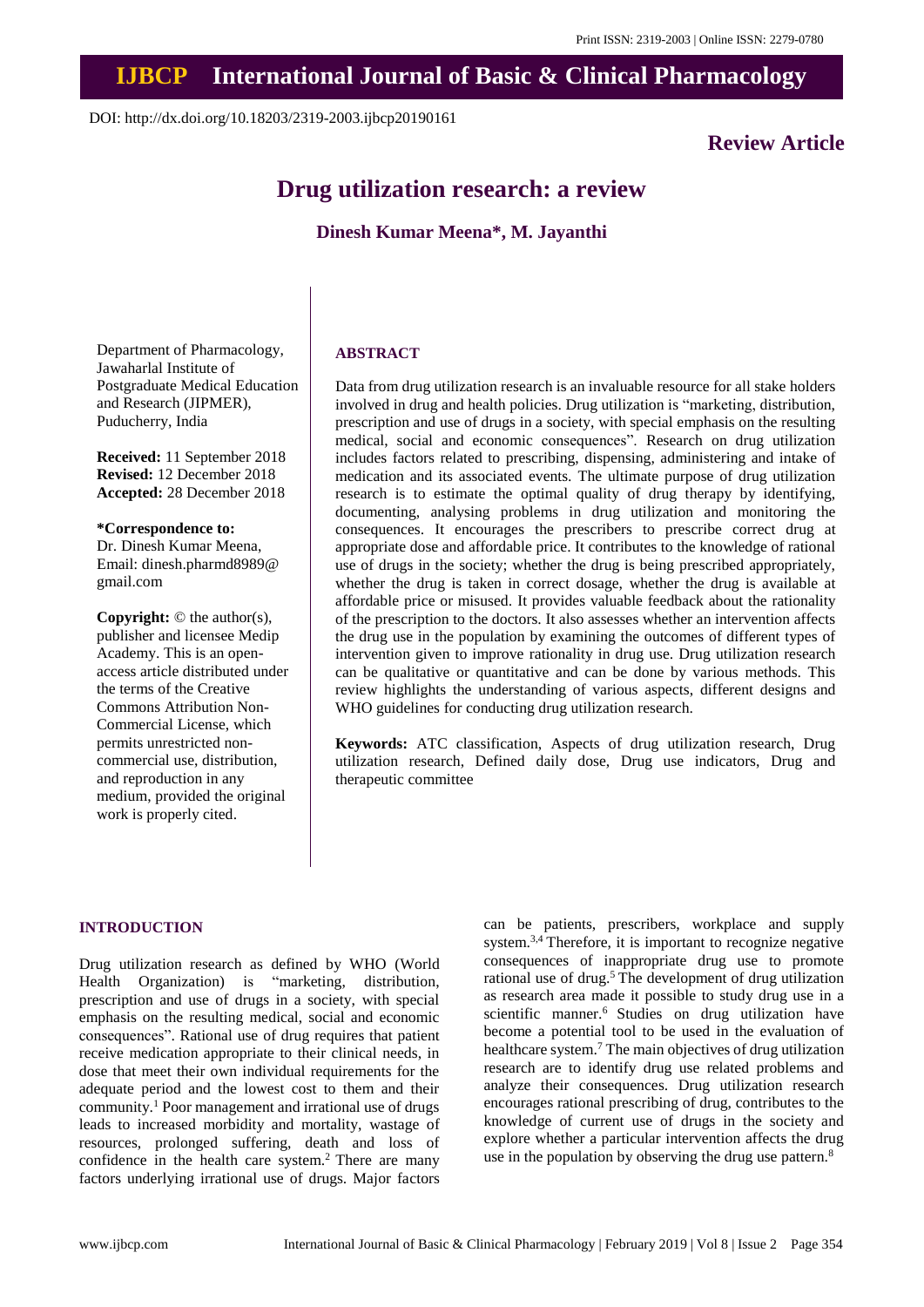## **LITERATURE REVIEW**

The principal aim of drug utilization research is to facilitate rational use of drug in population. The objectives of the drug utilization research are to ensure that the pharmaceutical therapy meets current standards of care, to promote optimal medication therapy, to prevent medication related problems, to identify specific medicine use problems that require further evaluation, to create guidelines for appropriate medicine use, to define threshold for quality of medicine use and to control pharmaceutical cost.

#### *Aspects of drug utilization research*

Review of reported studies on drug use indicates that drug utilization research can be carried out focusing on three aspects: medical aspects, social aspects and Economical aspects

#### *Medical aspects*

Medical aspects of drug utilization research focus on efficacy of drugs in preventing, relieving and curing the disease as well as short and long term adverse effects of drugs and their management.

It can be used to increase our understanding of how drugs are being used, to estimate what extent drugs are being properly used, overused or underused, to determine the pattern or profile of drug use and the extent to which alternative drugs are used to treat conditions, to compare the pattern of drug use for the treatment of a certain disease like malaria, hypertension, acute respiratory illness, acute diarrhoea in children and common infections like urinary tract infections, respiratory tract infection etc. with current recommendations or guidelines. Studies can also look at what happen to the patient after drug prescribed. This can be done by following up the patient to check if they are taking the drugs as advised, if there is improvement in the disease condition or if any adverse drug reactions developed after taking drugs.

#### *Social aspects*

Social aspects include patient attitude to drugs, drug abuse and dependence, improper use of drugs (non-compliance, use of drugs for purpose for which they were not prescribed), unavailability of important drugs to those who need them etc.

#### *Economic aspects (Pharmacoeconomics)*

Pharmacoeconomics is the sciences that evaluate the costs of drug therapy. The goal of pharmacoeconomics is to select least costly and most effective drug therapy for a given disease condition.<sup>5</sup>

Studies on pharmacoeconomics can be classified into 4 types. 8

- Cost minimization analysis- When two drugs are equal in terms of outcome, cost of each drug may be evaluated and compared. This method used for comparing two drugs from same therapeutic and chemical group.
- Cost-effectiveness analysis- Cost-effectiveness analysis compares therapies with similar outcome in particular therapeutic area.
- Cost is measured in a monetary unit and outcome is measured in a natural unit e.g. no. of successfully treated patients, no. of life years gained.
- Cost benefit analysis This method involves direct calculation of the net expenditure to achieve healthy outcome.
- Cost utility analysis- This analysis is used to determine the cost of utilities such as quantity and quality. It compares two drugs which have different outcomes i.e. differences in their benefits. This type integrates both, the increase in the survival time and the changes and the quality of life, either with or without the increase in the survival time.

#### *Levels of drug utilization research<sup>6</sup>*

Drug utilization research can be done at various levels of health care depending on the purpose of study as shown in Table 1. Studies can be conducted at a primary health centre level by analyzing prescriptions. At tertiary care level, studies can be done to compare cost effectiveness of medicines procured by pharmacy.

#### **Table 1: Various levels of drug utilization research.**

| <b>First level</b>  | <b>Second level</b>               |
|---------------------|-----------------------------------|
| Drug                | Single drug                       |
|                     | Group of drugs                    |
|                     | All the drugs                     |
| Area                | Country/countries                 |
|                     | Region(s)                         |
|                     | Pharmacy/pharmacies               |
|                     | Hospital ward/hospitals           |
|                     | Prescribers                       |
| Level of<br>therapy | Prescriptions                     |
|                     | Patient compliance/non-compliance |
|                     | Pharmacokinetics/pharmacodynamics |
|                     | etc.                              |

#### *Quantitative versus qualitative drug utilization research*

#### *Quantitative DUR*

Quantitative DUR used to quantify current state and trends of drug use. It involves collection, organization and display of estimates or measurement of drug use. The information is generally used for making decisions or preparing drug budgets. Data from quantitative drug use studies are generally suggestive but not conclusive in respect to quality of drug use.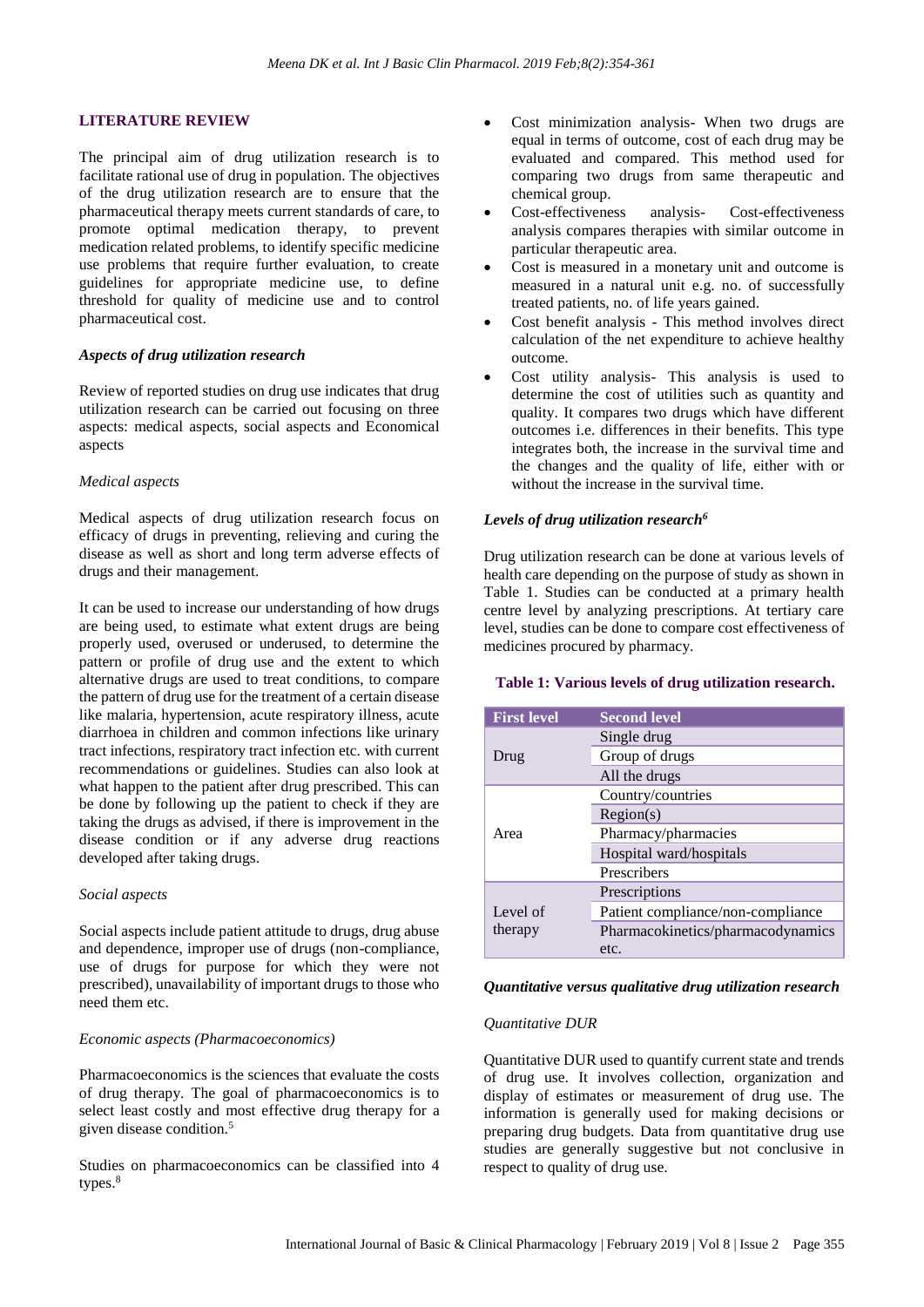## *Qualitative DUR*

Qualitative DUR include research on quality of health care and factors affecting the quality of health care. Qualitative DUR based on concept of "criteria". Criteria are standards or reference (such as Standard Treatment Guideline, National Drug Formulary, and National Essential Drug List) against which quality of care to be evaluated.<sup>9</sup>

## *Study design in drug utilization research9,10*

Observational research methods are most commonly used design in drug utilization research. It involves observing the prescribing practices for rationality as well as observing the availability of infrastructure and other facilities required for effective provision of medicine use like availability of qualified practitioners and dispensers, availability of essential medicines, availability of NEM list and standard treatment guidelines etc.

#### *Cross-sectional study*

Involve analyzing drug use at a single point.

## *Pre and post study design*

Where drug use is examined before and after intervention to improve prescribing pattern.

#### *Prospective studies*

It involves evaluating drug utilization while follow up of patients or health facility over a period of time.

#### *Retrospective studies*

Involves review of drug therapy after the patient has received treatment. Retrospective studies are usually record based which includes review of prescriptions, checking stock out in the pharmacy for previous year.

## *How to investigate drug use in health facilities: WHO guidelines<sup>10</sup>*

The WHO and INRUD (International Network of Rational Use of Drug) developed indicators to be used as measure of performance in the rational use of drug in primary care. These indicators are commonly known as core drug use indicators (Table 2) list of indicators to be used to study drug utilization in health facility and the rational and formula to calculate each indicator has been mentioned in Table 3.

## *How to investigate drug use in community: WHO guidelines<sup>11</sup>*

Studies on drug use in community helps to identify the type of drug misuse such as non-compliance with health worker's prescriptions, self-medication with prescription

drugs, misuse of antibiotics, overuse of injections, overuse of relative safe drugs, use of irrational combinations of drugs or use of needlessly expensive drugs. It helps to gain insight into various channels through which people in community obtain drugs.

### **Table 2: Types of indicators.**

| Type of<br>indicator       | <b>Name of indicators</b>                                               |
|----------------------------|-------------------------------------------------------------------------|
| Prescribing<br>indicators  | Average number of drugs per<br>encounter.                               |
|                            | Percentage of drugs prescribed by their<br>generic names.               |
|                            | Percentage of encounters with an<br>antibiotic prescribed.              |
|                            | Percentage of encounters with an<br>injection prescribed.               |
|                            | Percentage of drugs prescribed from<br>essential drug list of formulary |
| Patient care<br>indicators | Average consultation time                                               |
|                            | Average dispensing time                                                 |
|                            | Percentage of drugs actually dispensed                                  |
|                            | Percentage of drugs adequately labeled                                  |
|                            | Patient knowledge of correct dosages.                                   |
| Health                     | Availability of key essential drugs.                                    |
| facility                   | Availability of copy of essential drug                                  |
| indicators                 | list or formulary                                                       |

People may be in habit of obtaining their drugs from other drug distribution channels than health centers that are distributing essential drugs. Such people receive drug related information which may or may not be appropriate. Community health workers are trained to distribute drugs in primary health centers.

It is important to study the appropriateness of drug distribution by community health workers: How adequate is the supply of drug? What is the coverage of community health workers? How rational are their prescriptions practices? To what extent people rely on community health workers for their drug needs? It helps to gain knowledge about people's ideas of drug safety and their selfmedication practices. List of indicators to be used to study drug utilization in community has been mentioned in Table 4.

## *Stepwise approach to drug utilization research<sup>12</sup>*

The following flow chart outlines the basic steps to conduct a drug utilization research (Figure 1).

#### *Define study objectives*

Most important step in drug use study is to specify the objectives of study. Study design, sample size required, and data collection depends upon objectives of study. Studies are more useful when designed to meet specific objectives.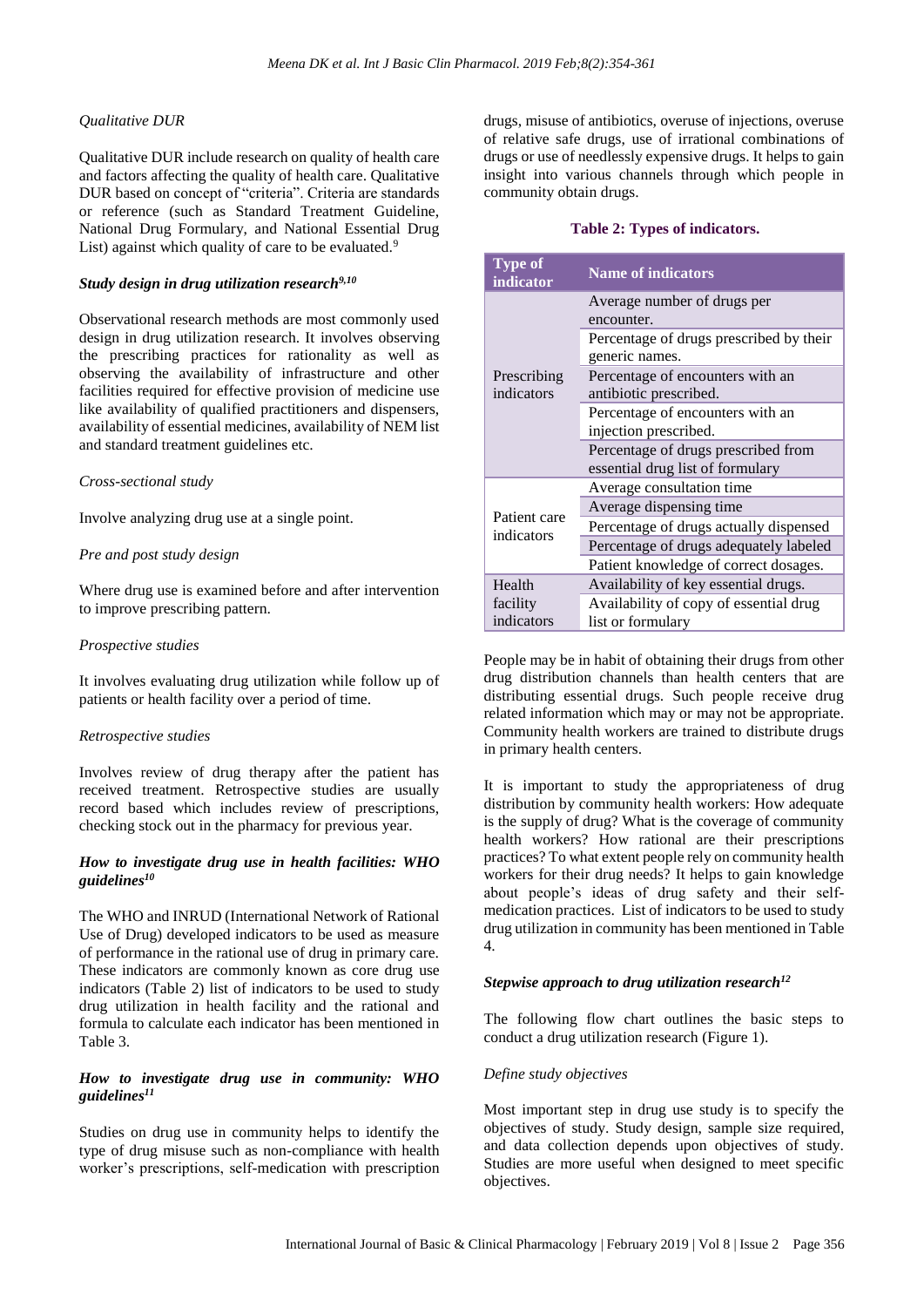## **Table 3: Purpose and formula to calculate each indicator.**

| <b>Indicator</b>                                                           | <b>Purpose</b>                                                                                                                                    | <b>Calculation</b>                                                                                                                                                        |
|----------------------------------------------------------------------------|---------------------------------------------------------------------------------------------------------------------------------------------------|---------------------------------------------------------------------------------------------------------------------------------------------------------------------------|
| Prescribing indicators                                                     |                                                                                                                                                   |                                                                                                                                                                           |
| Average number of drugs per<br>encounter.                                  | To measure the degree of polypharmacy                                                                                                             | Average:<br>Total number of different drug<br>products prescribed                                                                                                         |
|                                                                            |                                                                                                                                                   | Total number of encounters surveyed.                                                                                                                                      |
| Percentage of drugs prescribed<br>by generic names                         | To measure the tendency to prescribe by the<br>generic names                                                                                      | Percentage:<br>Number of drugs prescribed by generic<br>names                                                                                                             |
|                                                                            |                                                                                                                                                   | Total number of drugs prescribed                                                                                                                                          |
| Percentage of encounters with<br>an antibiotic/injection<br>prescribed     | To measure the overall level of use of two<br>important but commonly overused and costly<br>forms (antibiotic and injection) of the drug therapy. | Percentage:<br>Number of encounters during which an<br>antibiotic or an injection are prescribed                                                                          |
|                                                                            |                                                                                                                                                   | Total number of encounters surveyed.                                                                                                                                      |
| Percentage of drugs prescribed<br>from essential drug list or<br>formulary | To measure the degree to which practices confirms<br>to a national drug policy as indicated by<br>prescribing drugs from EML or formulary.        | Percentage:<br>Number of products prescribed which<br>are listed on the essential drugs list or<br>local formulary<br>Total number of products prescribed,<br>multiplied. |
| <b>Patient care indicators</b>                                             |                                                                                                                                                   |                                                                                                                                                                           |
| Average consultation time                                                  | To measure the time that medical personnel spend<br>with patient in the process of consultation and                                               | Average:<br>Total time for series of consultation                                                                                                                         |
|                                                                            | prescribing                                                                                                                                       | Number of consultations.                                                                                                                                                  |
| Average dispensing time                                                    | To measure the average time that personnel<br>dispensing drugs spend with patient.                                                                | Average:<br>Total time for dispensing drugs to a<br>series of patients                                                                                                    |
|                                                                            |                                                                                                                                                   | Total number of encounters.                                                                                                                                               |
| Percentage of drugs actually<br>dispensed                                  | To measure the degree to which health facilities are<br>able to provide the drugs which are prescribed.                                           | Percentage:<br>Number of drugs dispensed<br>Total number of drugs prescribed                                                                                              |
| Percentage of drugs<br>adequately labeled.                                 | To measure the degree to which dispenser's record<br>essential information on the dug package they<br>dispense.                                   | Percentage:<br>Number of drug packages containing at<br>least patient name, drug name and<br>when the drug should be taken<br>Total number of drug packages               |
|                                                                            |                                                                                                                                                   | dispensed                                                                                                                                                                 |
| Patient knowledge of correct<br>dosage                                     | To measure the effectiveness of the information<br>given to patient on the dosage schedule of the<br>drugs they received                          | Percentage:<br>Number of patients who can<br>adequately report the dosage schedule<br>for all drugs                                                                       |
|                                                                            |                                                                                                                                                   | Total number of patients interviewed                                                                                                                                      |
| <b>Facility indicators</b>                                                 |                                                                                                                                                   |                                                                                                                                                                           |
| Availability of copy of<br>essential drug list or formulary                | To indicate the extent to which copies of the EML<br>or formulary are available at health facility.                                               | Yes/No                                                                                                                                                                    |
| Availability of key drugs                                                  | To measure the availability of key drugs at health<br>facility                                                                                    | Percentage:<br>Number of specified products actually<br>in stock                                                                                                          |
|                                                                            |                                                                                                                                                   | total number of drugs on the checklist                                                                                                                                    |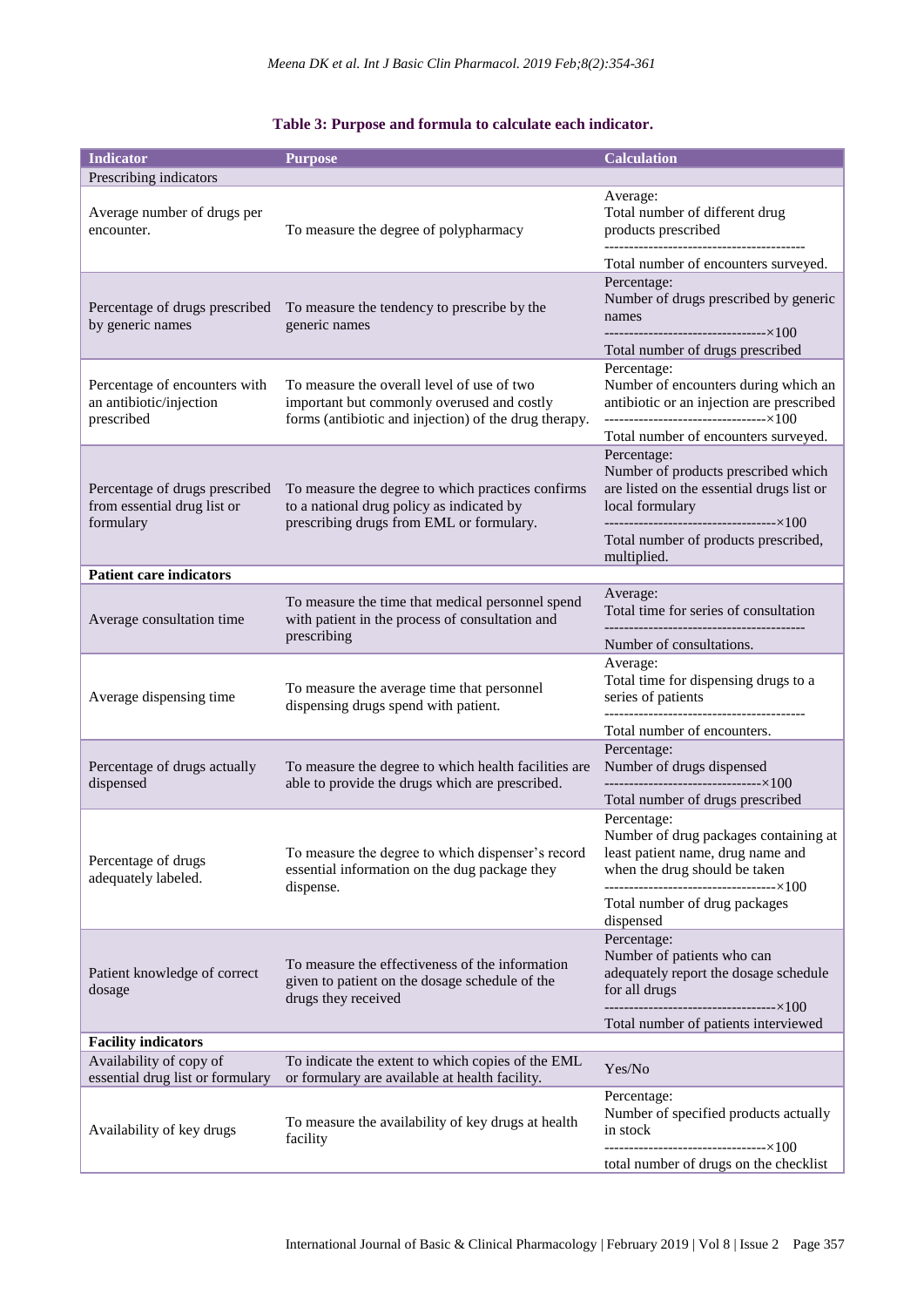| <b>Indicator</b>                                                                                     | <b>Purpose</b>                                                                                                                                                                                                                      | <b>Calculation</b>                                                                                                                       |
|------------------------------------------------------------------------------------------------------|-------------------------------------------------------------------------------------------------------------------------------------------------------------------------------------------------------------------------------------|------------------------------------------------------------------------------------------------------------------------------------------|
| Percentage of illness<br>episodes treated on health<br>worker's prescription / in<br>self-medication | To measure the extent to which<br>people consult a health worker and<br>extent to which they practice self-<br>medication                                                                                                           | Total no. of illness episodes in which a health<br>worker was consulted                                                                  |
|                                                                                                      |                                                                                                                                                                                                                                     | Total no. of illness episodes reported during 2<br>weeks of survey                                                                       |
|                                                                                                      |                                                                                                                                                                                                                                     | Total no. of illness episodes in which a drug was<br>used without consulting a health worker<br>----------------------------------- ×100 |
|                                                                                                      |                                                                                                                                                                                                                                     | Total no. of illness episodes reported during 2<br>weeks of survey                                                                       |
| Percentage of treatment<br>obtaining from the health<br>center/pharmacy                              | To measure the extent to which<br>people obtain their treatment from the<br>health center or pharmacy.                                                                                                                              | No. of treatment obtained from pharmacy                                                                                                  |
|                                                                                                      |                                                                                                                                                                                                                                     | Total no. of treatment reported in 2 weeks of<br>survey                                                                                  |
|                                                                                                      |                                                                                                                                                                                                                                     | No. of treatment obtained from the health center                                                                                         |
|                                                                                                      |                                                                                                                                                                                                                                     | Total no. of treatment reported in 2 weeks of<br>survey                                                                                  |
| Percentage of children<br>under-five treated with<br>ORT/anti-diarrheal<br>products.                 | To measure the appropriateness of<br>self-medication in an important health<br>condition where clear standards of<br>pharmaceutical treatment exists. (e.g.<br>always use ORS or home fluids and<br>never use anti-diarrhoea drugs. | No. of respondents mentioning ORS or home<br>fluids.                                                                                     |
|                                                                                                      |                                                                                                                                                                                                                                     |                                                                                                                                          |
|                                                                                                      |                                                                                                                                                                                                                                     | Total no. of respondents interviewed                                                                                                     |
|                                                                                                      |                                                                                                                                                                                                                                     | No. of respondents mentioning anti-diarrhoea                                                                                             |
|                                                                                                      |                                                                                                                                                                                                                                     | products                                                                                                                                 |
|                                                                                                      |                                                                                                                                                                                                                                     | Total no. of respondents interviewed                                                                                                     |

#### **Table 4: Indicators to be used to investigate drug use in the community.**

Drug use studies should focus on the most important medicines, those with the highest potential problems such as high-volume medicine use, medicines with low therapeutic index, medicines with high incidence of ADR, expensive medicines, antimicrobial medicines, injections, medicines undergoing evaluation of addition to the formulary, medicines used for off-label indications or medicines used for high-risk patients

#### *Recruit and train data collector*

Data collection can be tedious work and requires dedication and attention. Data collector should be familiar with pharmaceuticals terms to record information in a standard way. Data collectors may include persons with clinical experience such as physicians, nurses, pharmacists and paramedical staff. Training should be provided to data collectors before visiting health facilities.

## *Data collection*

It is important to limit data collection to only the most important and relevant aspects of drug use. The appropriateness of data collection form can be tested by performing a pilot study on a small number of patients. Data can be collected prospectively or retrospectively based on design of study.

#### *Evaluate result*

Data should be summarized into major categories of results and checked where exactly the data shows deviations from the guidelines and usage criteria that are previously identified. Then the reason for this deviation should be evaluated.

#### *Provide feedback of result*

Success of any drug utilization research depends on feedback of the result to prescribers, other hospital staff and to administrative heads.

## *Develop and implement interventions*

Intervention to improve drug use can be educational or operational. Educational intervention consists of educational meetings, workshops, circulating of protocols, letters to individual physicians etc. Operational intervention includes changes in formulary, changing of STGs, relocating staffs, prescribing restrictions etc.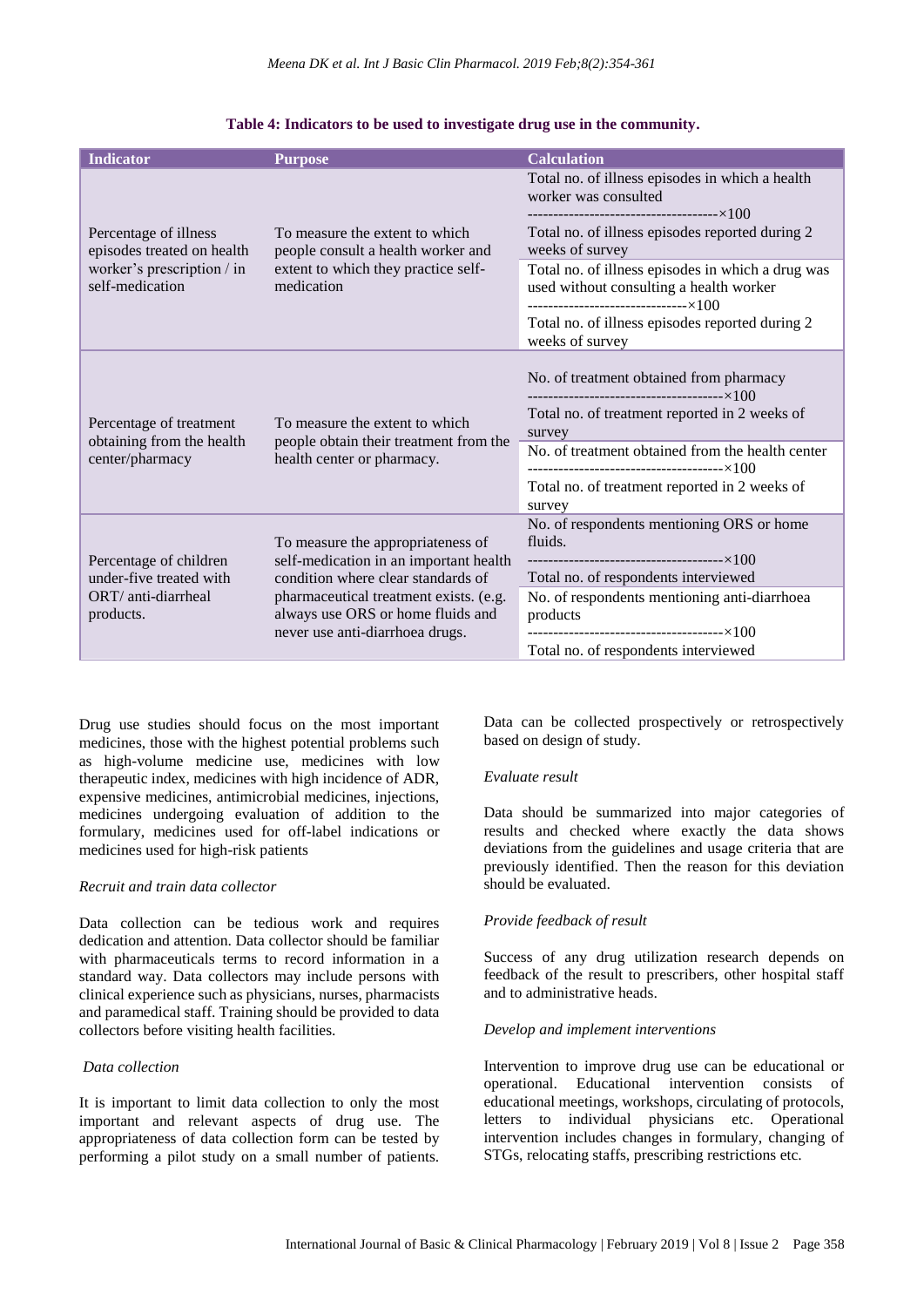## *Re-evaluating to determine the impact of intervention*

Drug use and prescribing pattern need to be monitored to determine the success of intervention. Re-evaluation should be done 3-12months after the introduction of intervention.



## **Figure 1: Stepwise approach to drug utilization research.**

*Anatomical Therapeutic Chemical (ATC) classification system8,13*

#### **Table 5: Indicates 14 main subgroup of level 1.**

| <b>Level 1</b> | <b>System on which drug acts</b>    |
|----------------|-------------------------------------|
| A              | Alimentary and metabolism           |
| B              | <b>Blood</b>                        |
| $\mathcal{C}$  | Cardiovascular system               |
| D              | Dermatological                      |
| G              | Gastrointestinal system             |
| H              | Hormonal preparation                |
| J              | Anti-infective                      |
| L              | Antineoplastic and immunomodulators |
| M              | Musculo-skeleton system             |
| N              | Nervous system                      |
| P              | Antiparasitic                       |
| R              | Respiratory system                  |
| S              | Sensory organs                      |
| V              | Various                             |

ATC classification system is an international classification system of drugs that is commonly followed worldwide as tool for performing comparative drug utilization studies. ATC classification system can be used to compare the drug consumption both nationally and internationally.

In this system, the active substances are classified in a hierarchy with five different levels as shown in Table 5.

- Level 1: It indicates anatomical main group. It consists of 14 main subgroups.
- Level 2: Therapeutic subgroup
- Level 3: Pharmacological subgroup
- Level 4: Chemical subgroups
- Level 5: Chemical substances

#### **Table 6: Indicates ATC code of metformin.**

| Code    | <b>Different ATC levels</b>     |
|---------|---------------------------------|
| А       | Alimentary tract and metabolism |
| A10     | Drugs used in diabetes          |
| A10B    | Blood glucose lowering drugs    |
| A10BA   | <b>Biguanides</b>               |
| A10BA02 | Metformin                       |

For example; ATC code of metformin is A10BA02, which has been explained in Table 6.

There are certain general principles while using ATC classification system for assigning ATC code for drug:

Only one ATC code should be given for each route of administration. A substance can be given more than one ATC code if it is available in two or more strength or route of administration with clearly different therapeutic uses. For example, finasteride tablets are available in two different strengths which are used in two different indications. Low strength tablet of finateride is used to treat male pattern baldness whereas a high strength finasteride tablet is used to treat benign prostate hypertrophy. Both low strength and high strength tablets have been given different ATC code i.e. D11AX for low strength tablet and G04C for high strength tablets.

## *Defined daily dose concept8,13*

"Defined daily dose is the assumed average maintenance dose per day for a drug used for its main indication in adult". DDD provides a rough estimate of the proportion of patients within a community that would receive a drug.

## *The WHO has given following general principles of defined daily dose*

DDD will be assigned only for drug that already have an ATC code. One DDD will be given per route of administration with an ATC code. DDD will be assigned for a substance after a product is approved and marketed in at least one country. DDD are not established for topical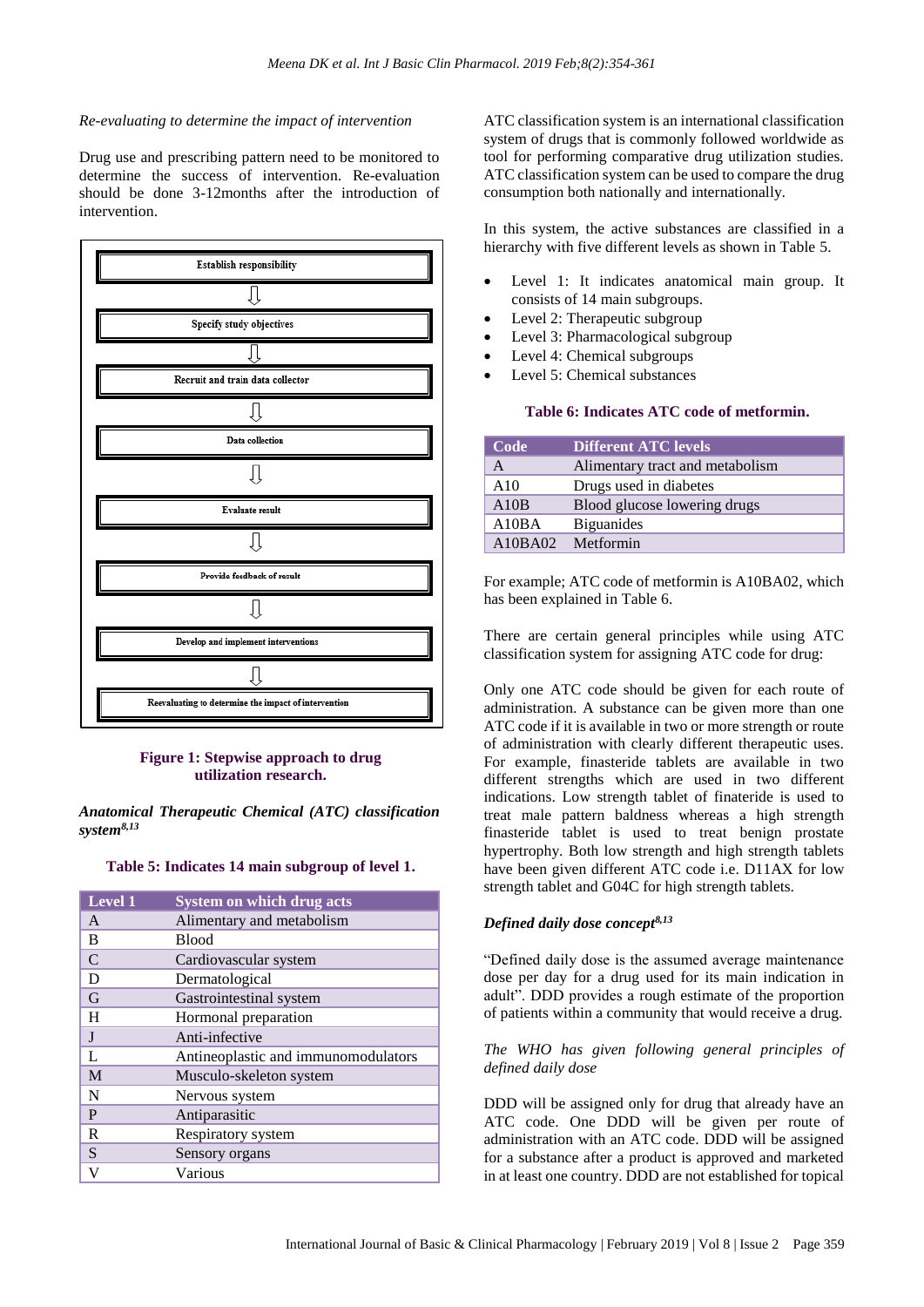products, sera, vaccines, antineoplastic agents, allergen extracts, general and local anesthetics and contrast media.

## *DDD for plan product*

Plan products contain one single active ingredient. The average adult dose for the main indication will be assigned as DDD. The maintenance dose (long term therapeutic dose) is usually preferred as DDD. DDD will be same for various dosage forms of the same drug.

## *For combination products*

Treatment with a combination product A containing two active ingredients i.e. 20mg of substance X and 15 mg of substance Y than DDD for a combination product will be 1 UD i.e. 1 tablet of product A.

As per WHO Defined Daily Dose can be calculated as following:

DDD for out-patients expressed as DDDs/1000 inhabitants/day and can be calculated as following:

#### (Utilization in DDDs)

------------------------------------------------------- × 1000 (Number of inhabitants)  $\times$  (Number of days in the period of data collection)

Where utilization in DDD can be calculated as:

(Number of package used)  $\times$  (Number of DDD in a package)

DDD for inpatients expressed as DDD/100 bed days and can be calculated as following:

(Utilization in DDDs)

-----------------------------------------------------×100 (Number of occupied bed days)

## *Drug utilization research in India*

Irrational use of medicines is a major problem worldwide.<sup>14</sup> Data of drug utilization studies conducted in India shows irrational use of medicines. Studies conducted in psychiatric OPD of various tertiary care teaching hospitals to assess the prescribing pattern of anti-psychotic drugs reported poly pharmacy was common.<sup>15-17</sup> A prospective prescription monitoring study was carried out to investigate drug use pattern of anti-asthmatic drugs in Gujarat.<sup>18</sup> Another similar study was conducted in three famous hospitals of Shamli.<sup>19</sup> Similar study conducted in various hospitals of Gorakhpur.<sup>20</sup> All these studies reported that prescribing pattern of anti-asthmatic drugs was not according to standard treatment guidelines. Studies conducted in India in speciality clinics of psychiatry, orthopaedics, ENT, have found poly pharmacy of anti-epileptic drugs, anti-psychotic drugs and NSAIDs in addition to irrational use of medicines. One study conducted to evaluate prescribing pattern in six speciality departments (surgery, orthopaedics, ENT, ophthalmology, medicine and pediatrics). $21$  Another study conducted to analyse usage of antibiotics in outpatient facilities in 24 districts of west Bengal.<sup>22</sup> Both these studies reported that use of antibiotics was inappropriate and lack of adherence to standard treatment guidelines. Inappropriate or over prescribing is major driving force for the emergence of antibiotic resistance also. A report from WHO documented high rate of antibiotic resistance across a range of bacteria that cause common infections. Resistance to antibiotics is worldwide challenge to public health and directly related to the antibiotic use in community. Quality of antibiotic prescribing in developing countries is not satisfactory. There is considerable overuse of common antibiotics across countries particularly in primary health canters which lead to increase in resistance rate, morbidity, mortality and cost.<sup>23,24</sup>

## **DISCUSSION**

Appropriate use of medicines plays a central role in achieving standard healthcare services. A large number of drug utilization studies have been conducted across the country. With few exceptions, studies show irrational use of medicines and suggest rational use of medicines at all levels of healthcare delivery system. The factors related to medicines misuse or overuse can be based on the various parties involved in the distribution of medicines like health care providers, pharmacists and patients. Primary causes of medicine misuse are poor script regulations, non-qualified practitioner, unregulated dispensing of medicines, nonavailability of health care services especially in rural area and weak drug policies. Drug utilization research plays a key role in helping the health-care providers to understand, interpret and improve the prescribing, administration and use of medications. It involves a comprehensive review of a patient's medication and health history before, during, and after dispensing in order to attempt to achieve appropriate therapeutic decision-making and positive patient outcomes. It can increase our understanding on how drugs are used.

Researcher can estimate to what extent drugs are properly used, misused or overused. Drug use research information also allows prescribers to compare their approach to treating certain diseases with their peers. The benchmarking generated by these comparisons is useful in stimulating prescribers to change their prescribing habits in an effort to improve care. Qualitative drug utilization research can be done to analyze quality of use of medicines which involve determining the pattern or profile of drug use, comparing the pattern of drug use for the treatment of certain disease with current treatment guidelines whereas quantitative drug utilization research can be done to find extent of health facilities are available like availability of essential medicines, availability of standard treatment guidelines. Drug utilization research can be done on different levels based on objectives of study.